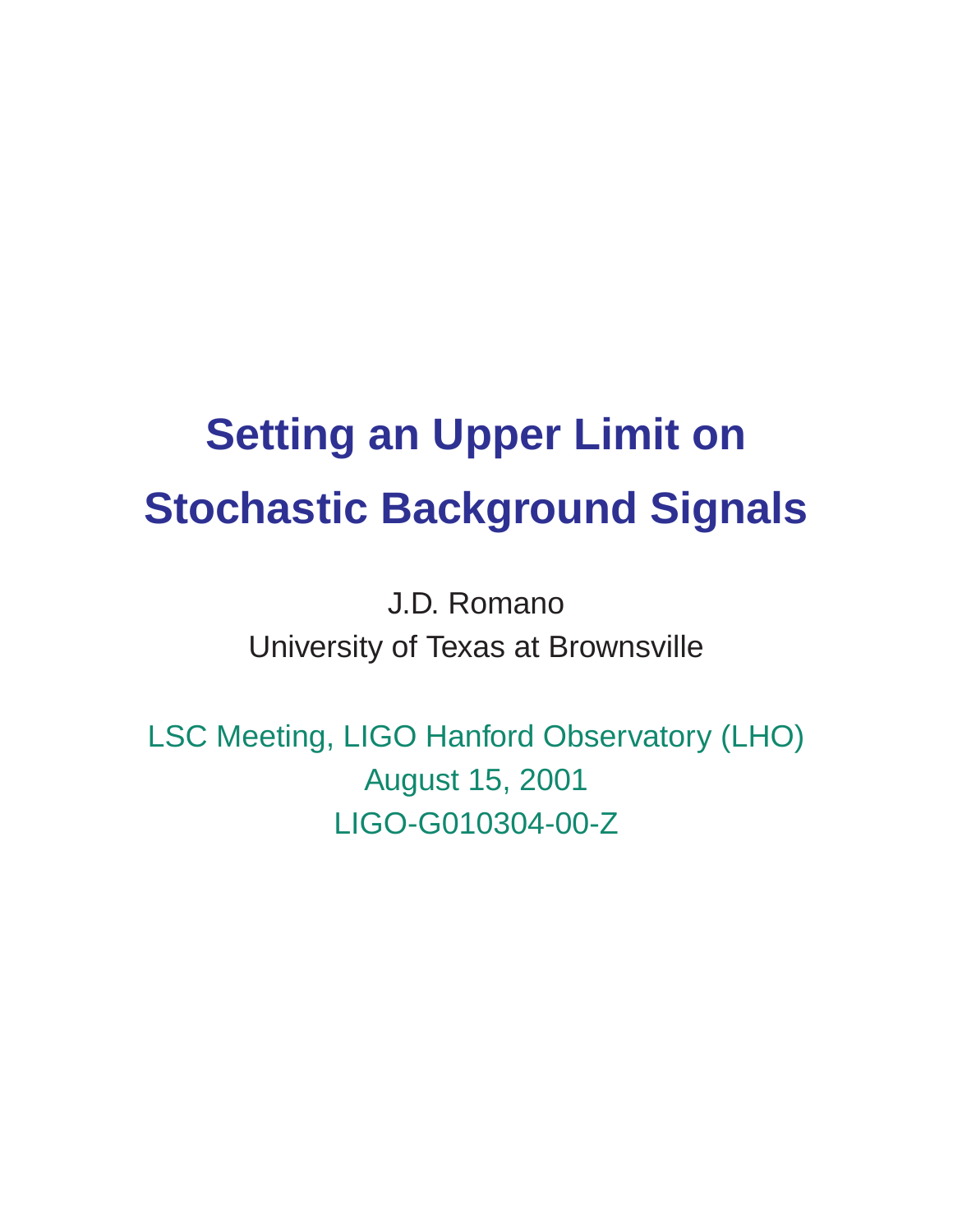#### **Cross-correlation statistic**

Define:

$$
Y = \int_{-T/2}^{T/2} dt \int_{-T/2}^{T/2} dt' h_1(t) Q(|t - t'|) h_2(t') = \langle h_1, h_2 \rangle
$$

where

 $h_1(t) = s_1(t) + n_1(t)$ : output of GW detector 1  $h_2(t) = s_2(t) + n_2(t)$ : output of GW detector 2  $Q(|t-t'|)$ : optimal filter, which maximizes the SNR of Y

$$
\tilde{Q}(f) = \lambda \frac{\gamma(f) \Omega_{\text{gw}}(f)}{f^3 P_1(f) P_2(f)}
$$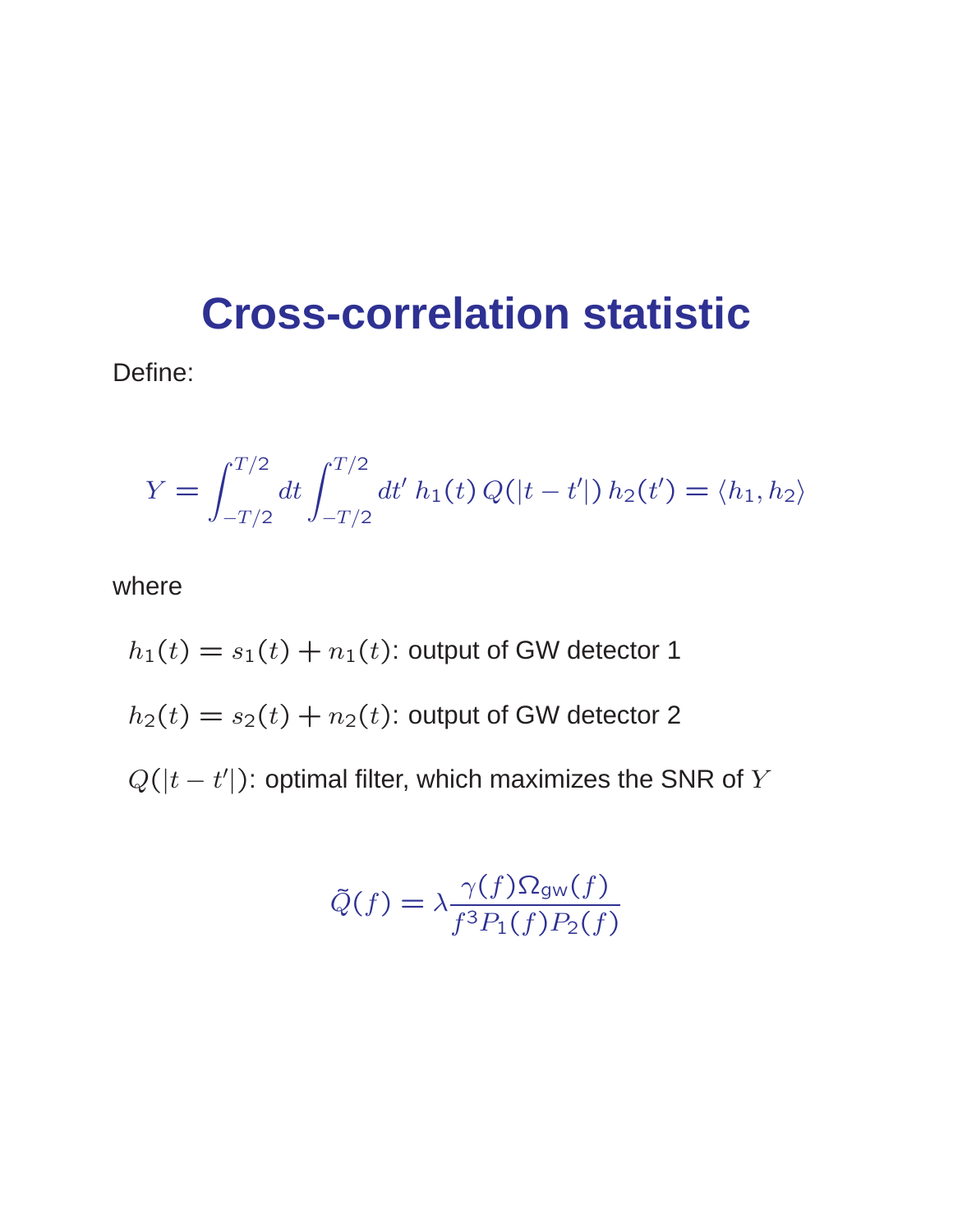## **Assumptions/Properties**

- 1. Stochastic background:
	- (a) Gaussian, stationary
	- (b) unpolarized and isotropic
	- (c)  $\Omega_{\text{gw}}(f) = \Omega_0 = \text{const}$
- 2. Detector noise:
	- (a) Gaussian, stationary
	- (b) noise power  $\gg$  stochastic background signal strength
	- (c) uncorrelated between the detectors
- 3. Cross-correlation statistic:
	- (a) Gaussian random variable
	- (b) mean:  $\mu \propto \Omega_0^2$
	- (c) variance:  $\sigma^2$  dominated by autocorrelated detector noise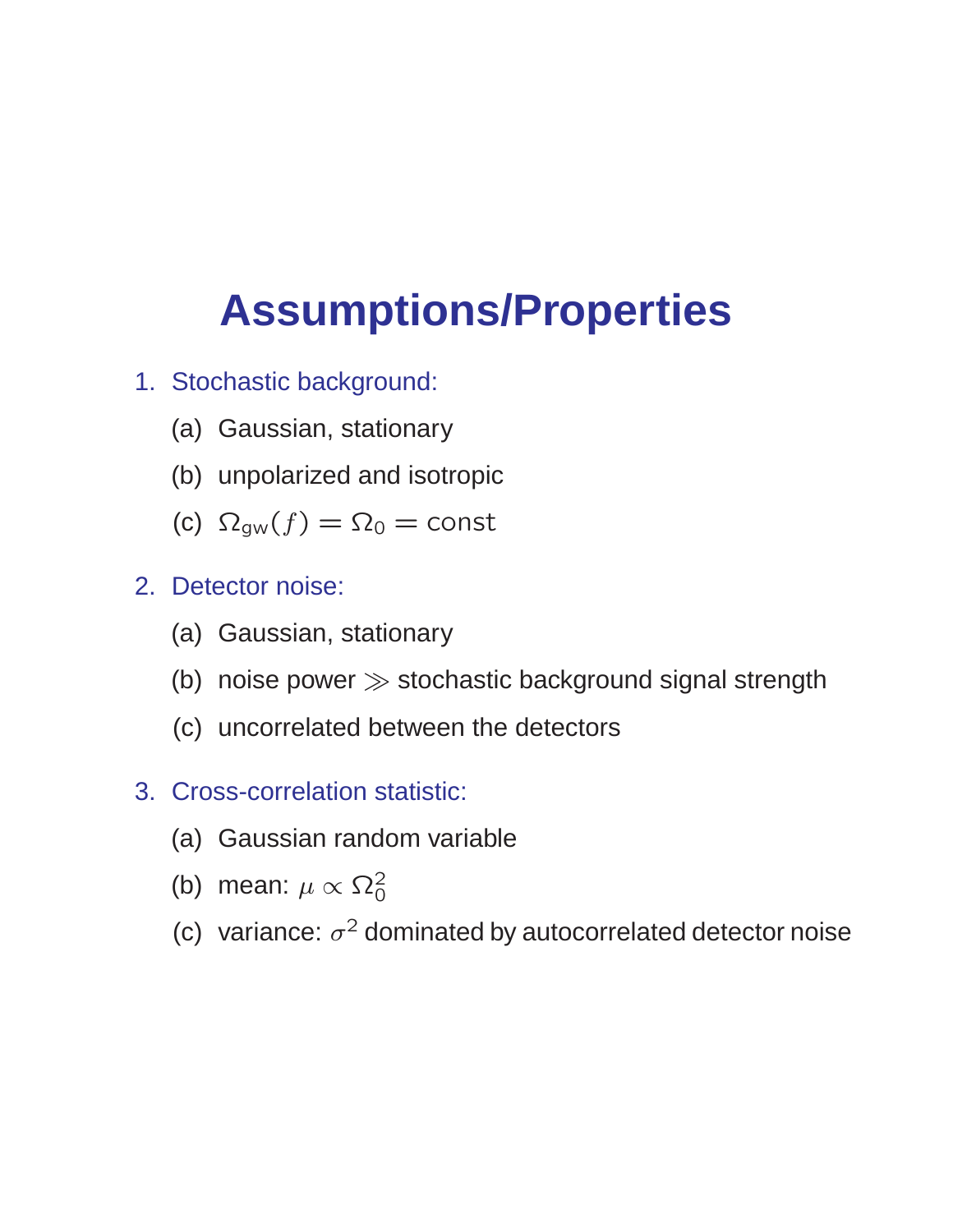#### **Measurements**

 $Y_1, Y_2, \cdots, Y_N$  : measured values of the CC statistic for each  $T\sim 1$  min stretch of data ( $N>10^4$  for E6)

Histogram:

$$
\overline{Y} = \frac{1}{N} \sum_{i=1}^{N} Y_i
$$
: sample mean of  $Y_i$   

$$
s^2 = \frac{1}{N-1} \sum_{i=1}^{N} (Y_i - \overline{Y})^2
$$
: sample variance of  $Y_i$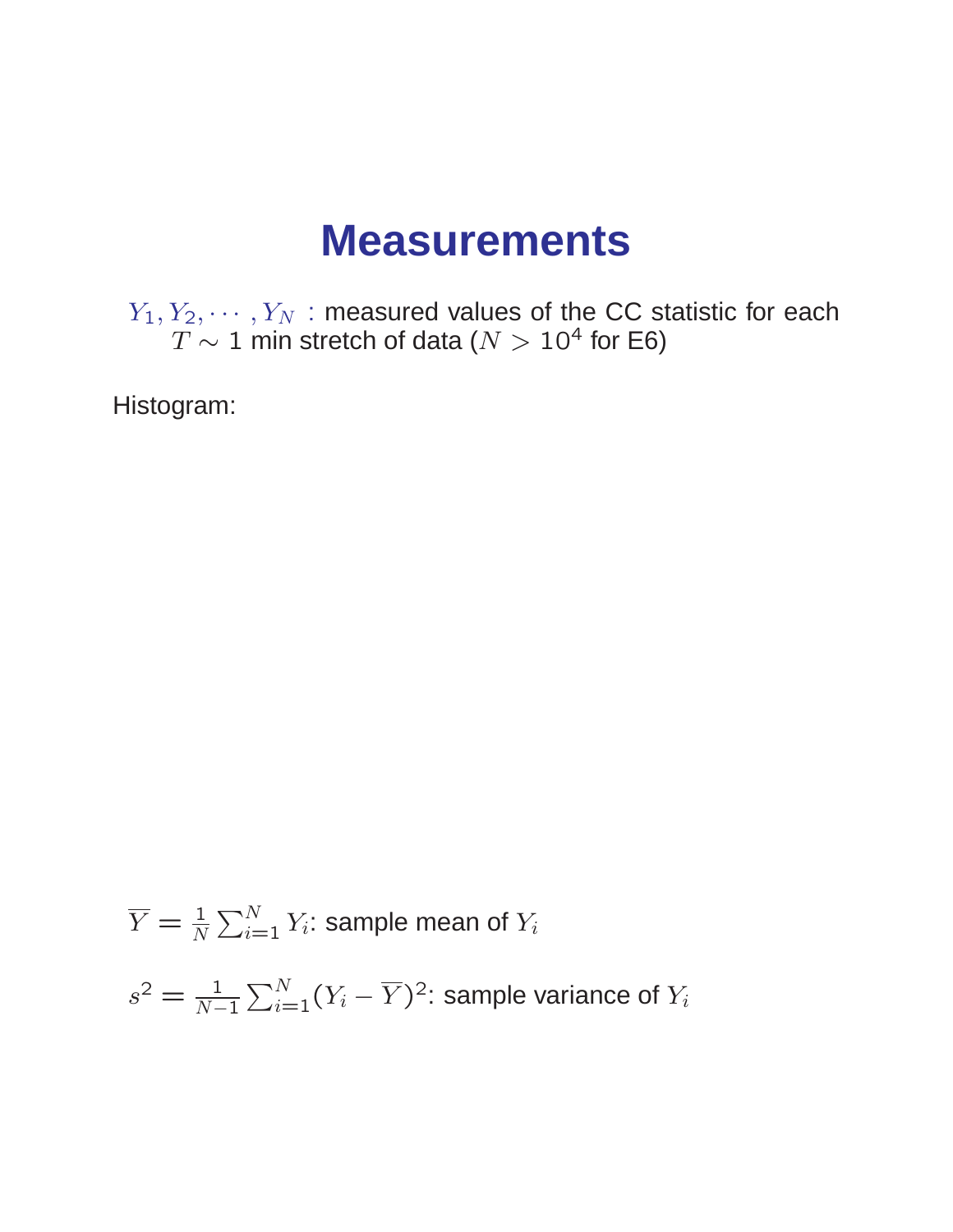### **Method I**

Use Student's t-test to rule on the presence or absence of a SB signal

- 1. Pose the null hypothesis  $H_0$ :  $\mu = 0$
- 2. Set a threshold  $t_0$  using the t-distribution so that, when  $H_0$ is true,  $t > t_0$  in less than a fraction  $\alpha$  (e.g., 1%) of all observations.



3. The test:

(a) Define:

$$
t = \frac{\overline{Y}}{s/\sqrt{N}}
$$

- (b) If  $t > t_0$ , reject the null hypothesis and conclude we have detected a SB with significance  $1 - \alpha$  (e.g., 99%).
- (c) If  $t < t_0$ , accept the null hypothesis and conclude the observed data is consistent with the absence of a SB.

NB: If  $\overline{Y}$  has a large cross-correlated noise component, we may falsely claim the presence of a SB.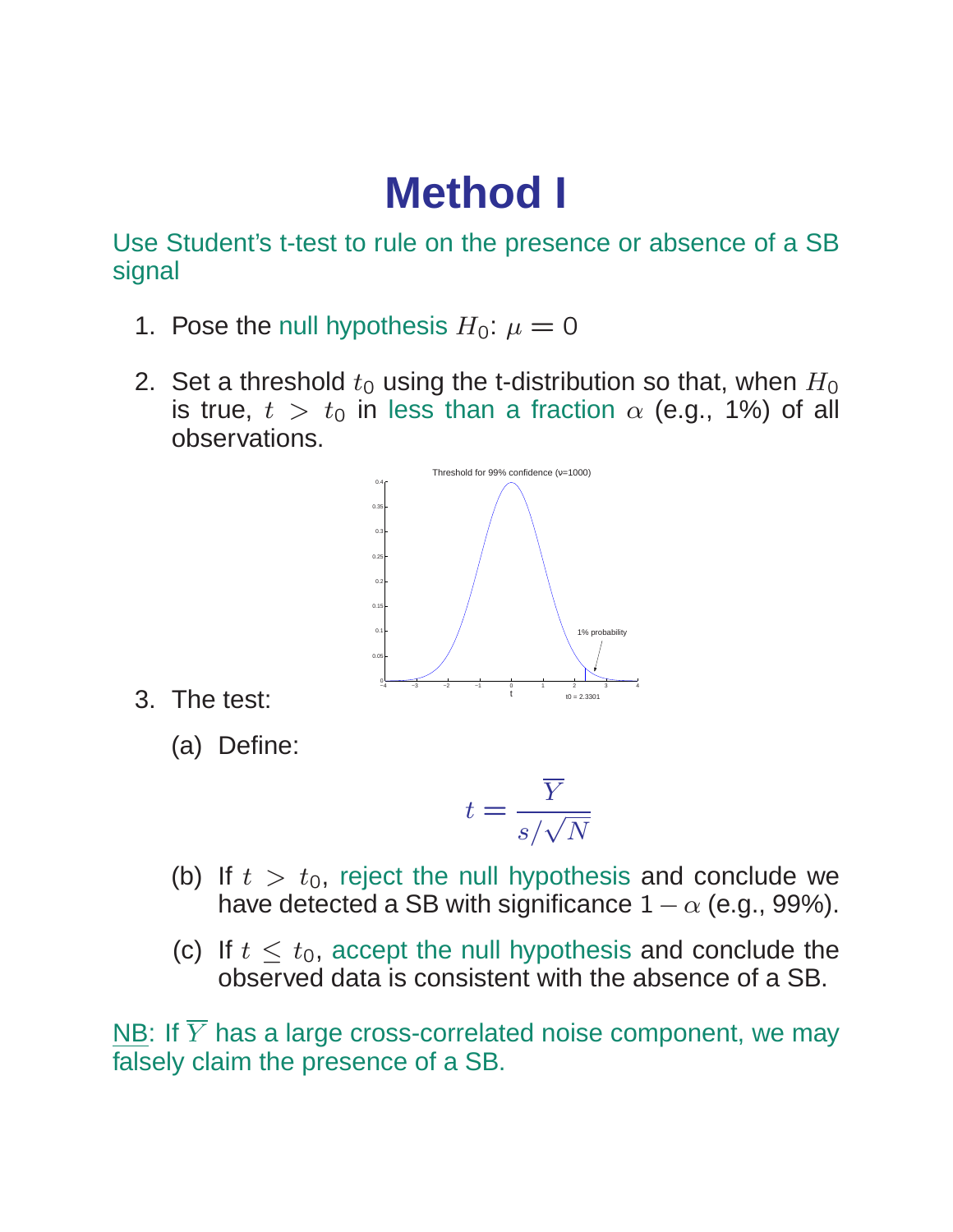### **Method II**

Use Feldman-Cousins approach to set an upper limit or confidence interval on  $\mu$  given the measurement  $\overline{Y}$ .

- 1. Analytically: Assuming  $Y$  is Gaussian distributed with variance  $\sigma^2 = s^2$  for all  $\mu$ .
- 2. Numerically: Injecting simulated SB signals of known strengths into the data streams.

NB: Conservative upper limit since we are assuming no crosscorrelated environmental or instrumental noise.